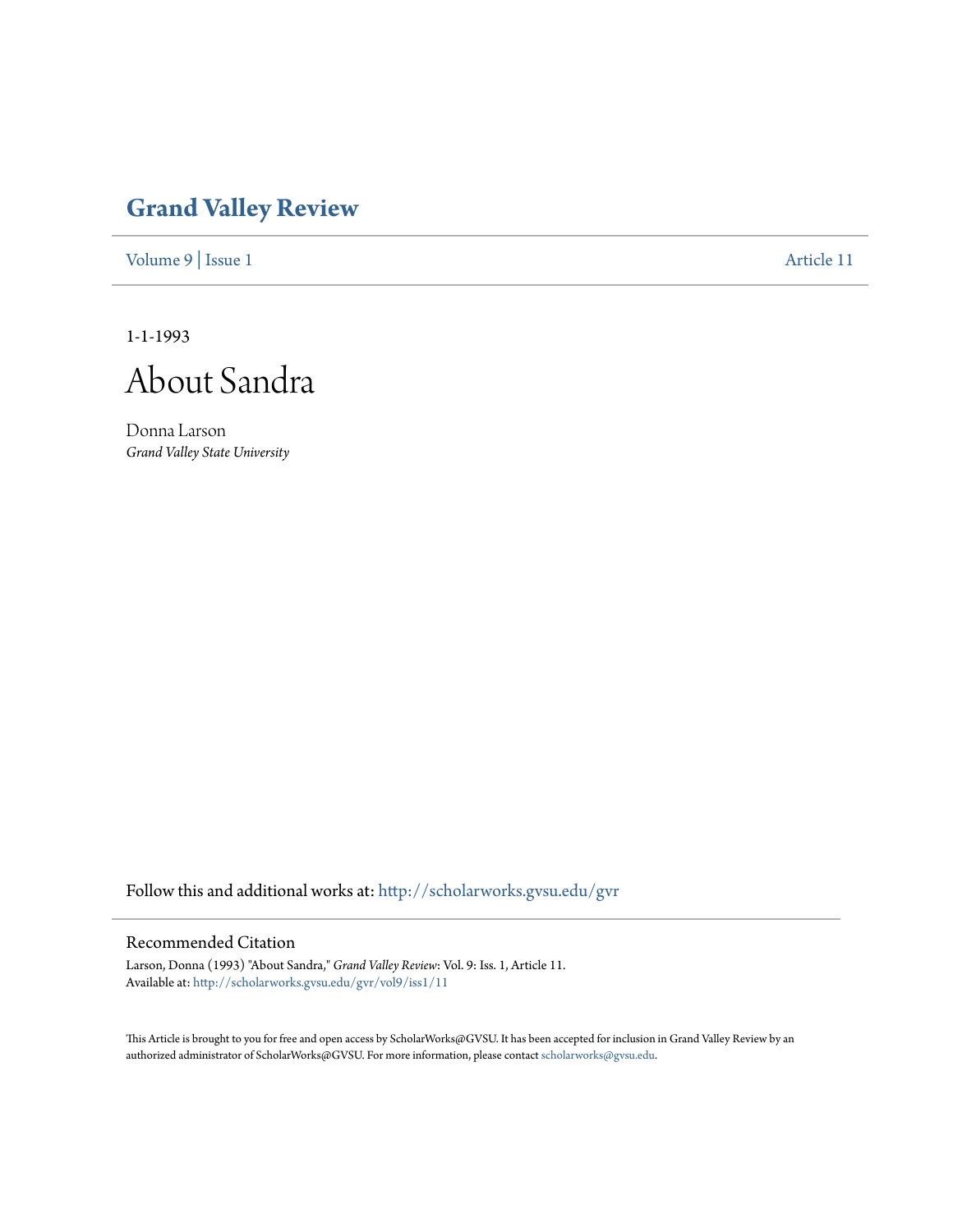## **ABOUT SANDRA**

## *Donna Larson*

Sandra, a young woman from Sarajevo, has been a part of the life of my family for the past seven years. Sandra, now 22 years old, is like one of my daughters. Her current situation is chilling; I think of her daily ... and nightly.

My family first met Sandra seven years ago, when both my husband and I were exchange professors at the University of Sarajevo. Because we were a "complete American family" (our two adolescent daughters accompanied us), we were invited into the homes and lives of many families in Sarajevo. They freely shared with us that they were intrigued by the rather rare opportunity to get to know an intact American family right there in Sarajevo. These wonderful Sarajevo families graciously shared their homes, themselves, and their cultures with us.

We spent that summer in Sarajevo living, learning, and teaching. Sandra, the only child of a University of Sarajevo engineering professor and a high school chemistry teacher, first came into our lives because of our daughters, who were the same age. Sandra, a bright, adventurous, and delightful teenager, became a part of our family.

During the following year, Sandra came to spend much of the summer with us. She was a welcome addition to our annual summer travels as a family. We roamed around the eastern United States, camping in our elderly travel trailer. Sandra was up to everything-eating what, to her, were very strange and exotic foods at an Amish "family style" restaurant in Pennsylvania, pounding cooked crabs with wooden mallets on a roadside picnic table in Maryland, swimming in a hurricane-churned surf in Delaware, climbing to the top of the Statue of Liberty in New York. She loved it all!

We've regularly corresponded with Sandra since those joyful summers that now seem so long ago. Her letters have chronicled her development from the carefree teenager we first knew, to the thoughtful university student working very hard at becoming a computer engineer, to her current status as a frightened refugee in a hostile place.

Sandra had just completed her studies at the University of Sarajevo when the war began. She had only to take her final examinations to graduate with honors as a computer engineer. Because of intense shelling, the University was unable to hold its examinations, so Sandra was unable to graduate. As conditions worsened, Sandra's parents arranged for her evacuation to a refugee camp in Germany. Although she was now physically safe, she was alone and frightened, in a country where refugees from the former Yugoslavia were rapidly becoming too great of a social and economic problem.

But Sandra has a way of bringing out the best in people. She was able to find an engineering professor at the University of Weimar who served as her mentor, arranging Sandra's final examinations at Weimar so that she could complete her degree. Following her graduation, she moved to Frankfurt, where the economy was